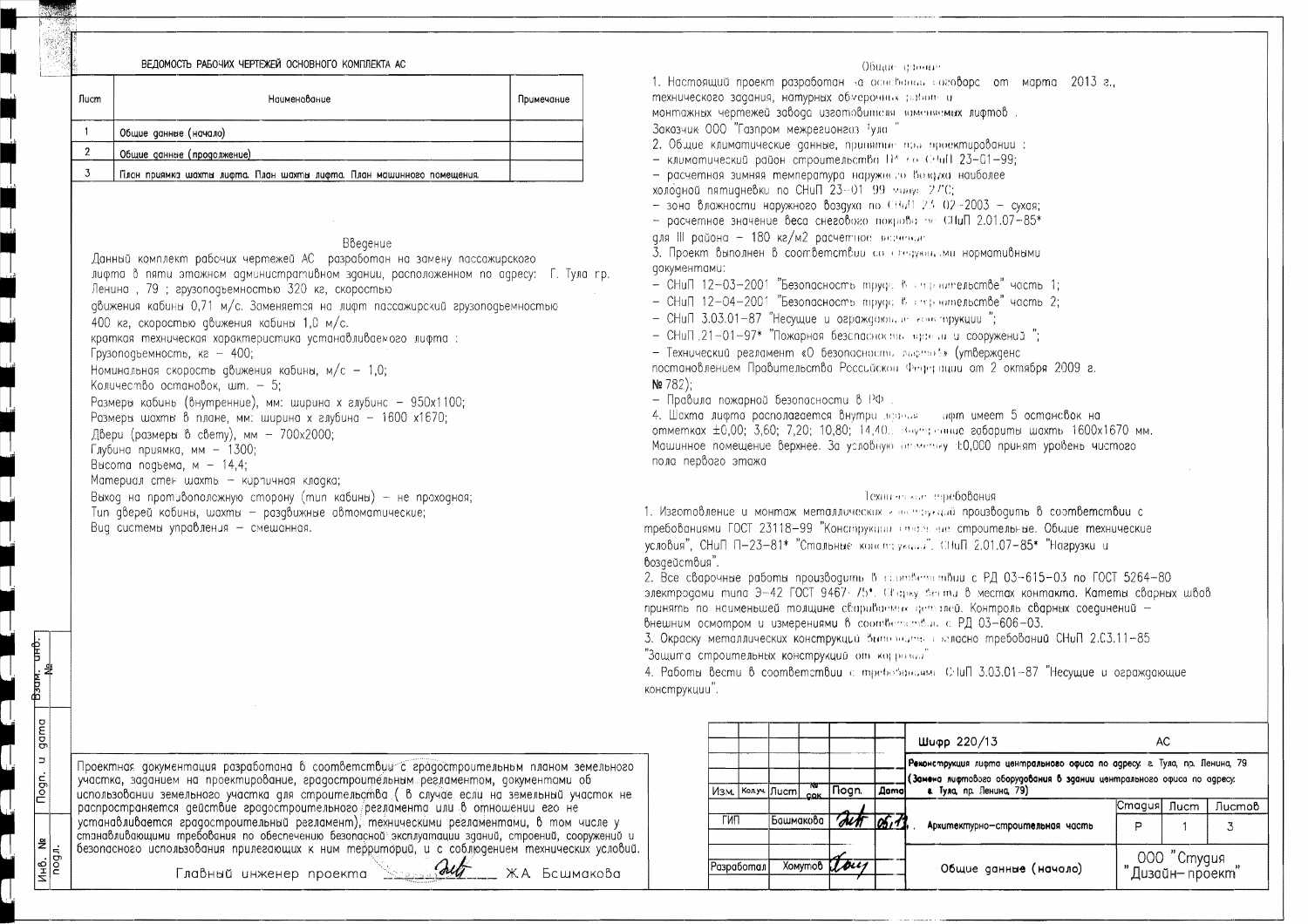### Конструктивные решения

1. Проектом предусмотрена подготовка шахты и машинного помещения к установке нового лифта.

2. Стены шахты и приямка лифта выполнены из силикатного кирпича.

3. Перекрытие шахты лифта (поа машинным помешением) - железобетонное.

4. Конструкция покрытия машинного помещения - сборные железобетонные плиты.

5. Машинное помещение оборудовано демонтажными балками из прокатного двутавра

№18 и демонтажным люком 900х900, расположение на листе 3 "План машинного помещения лифта". На входе в машинное помещение установлена металлическая аверь с размерами 1000х1850 мм.

Строительные конструкции шахты и машинного помещения лифта не имеют дефектов и повреждений, снижающих несущую способность. Силами организации, эксплуатирующей здание предусмотреть работы по ремонту кровли над машинным помещением, устранить течь в стыках плит покрытия от атмосферных осадков. После окончания монтажных работ лифтового оборудования монтажной организации быполнить восстановительные работы верхнего слоя пола машинного: выполнить заливку из цементно-песчаной смеси марки М 150 общей площадью 24,2 м2, высота заливки чистого пола от плиты перекрытия машинного помещения не менее 100 мм; выполнить окраску поверхности полимерной краской с предварительной подготовлой основания согласно СН<sub>J</sub>П 3.04.03-85 общей площадью 25,3 м2.

Стены машинного помещения окрасить светлой полимерной краской на высоту не менее 2.0 м площадью 21.8 м2, сстальную поверхность окрасить светлой водоэмульсионной краской площадью 54,7 м2. При монтаже направляющих кабины и противовеса в случае несоответствия мест установки или размеров существующих закладных деталей установить, согласно монтажных чертежей завода изготовителя нового лифта, кронштейны псставляемые заводом изготовителем для крепления направляющих кабины и противовеса болтами распорного типа с разжимной цангой.

# Антикоррозионная защита

1. Защиту стальных конструкций, закладных деталей (открытых поверхностей) выполнить в соответствии со СНиП 2.03.11-85 "Зсщита строительных конструкций от коррозии".

2. Количество слоев онтикоррозийного и гручтовочного составов определить после выбора огнезащитного состава в соответствии со степенью агрессивности среды.

3. Подготовку металлических поверхностей перед окраской производить в соответствии c  $\sqrt{OC}$  9.402 - 2004.

4. Поверхности металлоконструкций не должны иметь заусенцев, острых кромок, сварочных брызг, прожегов, остатков флюса. Поверхности металлоконструкций должны иметь третью степень очистки от окислов и первую степень обезжиривания пс FOCT 9.402-2004.

5. При производстве работ руководствоваться требованиями:

**PE** 

Взам.

gama

 $\vert$  =  $\vert$ 

Nogn.

СНиП 3.04.03-85 "Защита строительных конструкций и сооружений от коррозии";

 $-$  ГОСТ 12.3.005-75\* "Работы окрасочные. Общие требования безопасности";

- ГОСТ 12.3.016-87 "Антикоррозионные работы при строительстве. Требования безопасности".

Общие требования к шахте и машинному помешению 1. Нормсльные значения факторов окружающей среды при эксплуатации лифта должны

составлять:

- температура в шахте от  $+5^{\circ}$ С до  $+40^{\circ}$ С;

- температура в машинном помещении от  $+5^{\circ}$ С по  $+40^{\circ}$ С;

- относительная влажность воздуха в шахте и машинном помещении должна быть не более 4. Допускаемое отклонение плоскости закладных деталей огл плоскости стен, пола машинного 7. В машинном помещении должны быть предусмотрены закладные детали размером не менее 70х70 мм, усганавлемые на стенах по перриметру машинного помещения с шагом 1000 мм на сиспетчерского контроля и систем, предназначенных для отопления и вентиляции шахты. При размешаться вне шахты лифта. Не допускается использовать лифтовно коммуникации для 10. Строительная часть лифта (машинное помещение, шахта, приямок) должна выдержать

 $80\%$  npu  $+25^{\circ}$ C. 2. Внутренние размеры шахты "в свету" по всей ее высоте должны быть не менее указанных в задании. 3. Разность диагоналей шахты в плане не должны превышать 25 мм. Отклонение стен шахты от вертикальной плоскости допускается в пределах допусков на ширину и глубину шахты  $(+30mm)$ . помещения и приямка не должны быть более 3 мм бнутрь лли наружу. 5. Допускается отклонение всех остальных закладных деталей не более 10 мм в любом направлении. Смещение осей проемов аверей шахты относительно общей вертикальной оси шахты должны быть не более 10 мм. 6. Машинное помещение должно быть оборудовано стационарным электрическим освещением, вентиляцией и отоплением. В машинном помещении и приямке должно быть установлено не менее одной штепсельной розетки для переносных ламп с напряжением не более 42 В. высоте 500 мм от уровня пола для крепления контура заземления. 8. Дверь машинного помешения должна быть металлической, открываться наружу и оборудована замком, отпираемым снаружи ключом, а изнутри помещения - без ключа. 9. в шахте лифта не допускается устанавливать оборудование и прокласивать «оммуникации, не относящиеся к лифту, за исключением систем пожарной и охранной сигнализации, этом любые устройства управления и регулировки отопительной сппаратурь должны сругих целей.

нагрузку от лифтового оборудования.

11. Вокруг отверстий над шахтой лифта должны быть устроены бортики, выступающие не менее, чем на 50 мм наа уровнем плиты перекрытия или пола. 12. Стены машинных помещений окрасить светлой масляной краской на высоту не менее 2,0 м., остальные поверхности окрасить светлой водоэмульсионной краской.

|                    |  |               |      |        |                              | Шифр 220/13                                                                                                                                                                   | AC     |      |        |
|--------------------|--|---------------|------|--------|------------------------------|-------------------------------------------------------------------------------------------------------------------------------------------------------------------------------|--------|------|--------|
| Изм. І             |  | Кол.уч.  Лист | ाष्ट | ∣∏ogn. | <b>Dama</b>                  | Реконструкция лифта центральново офиса по адресу: а Тула, пр. Ленина, 79<br>(Замена лифтового оборудования в здании центрального офиса по адресу:<br>г. Тула, пр. Ленина, 79) |        |      |        |
|                    |  |               | COK  |        |                              |                                                                                                                                                                               | Cmagus | Лист | Листов |
| ГИП                |  | Башмакова     |      | 'our   | 03.32                        | Архитектурно-строительная часть                                                                                                                                               | P      | 2    |        |
| Разработал Хомутов |  | $\pi$         |      |        | Общие данные<br>продолжение) | 000 "Студия"<br>Дизайн-проект"                                                                                                                                                |        |      |        |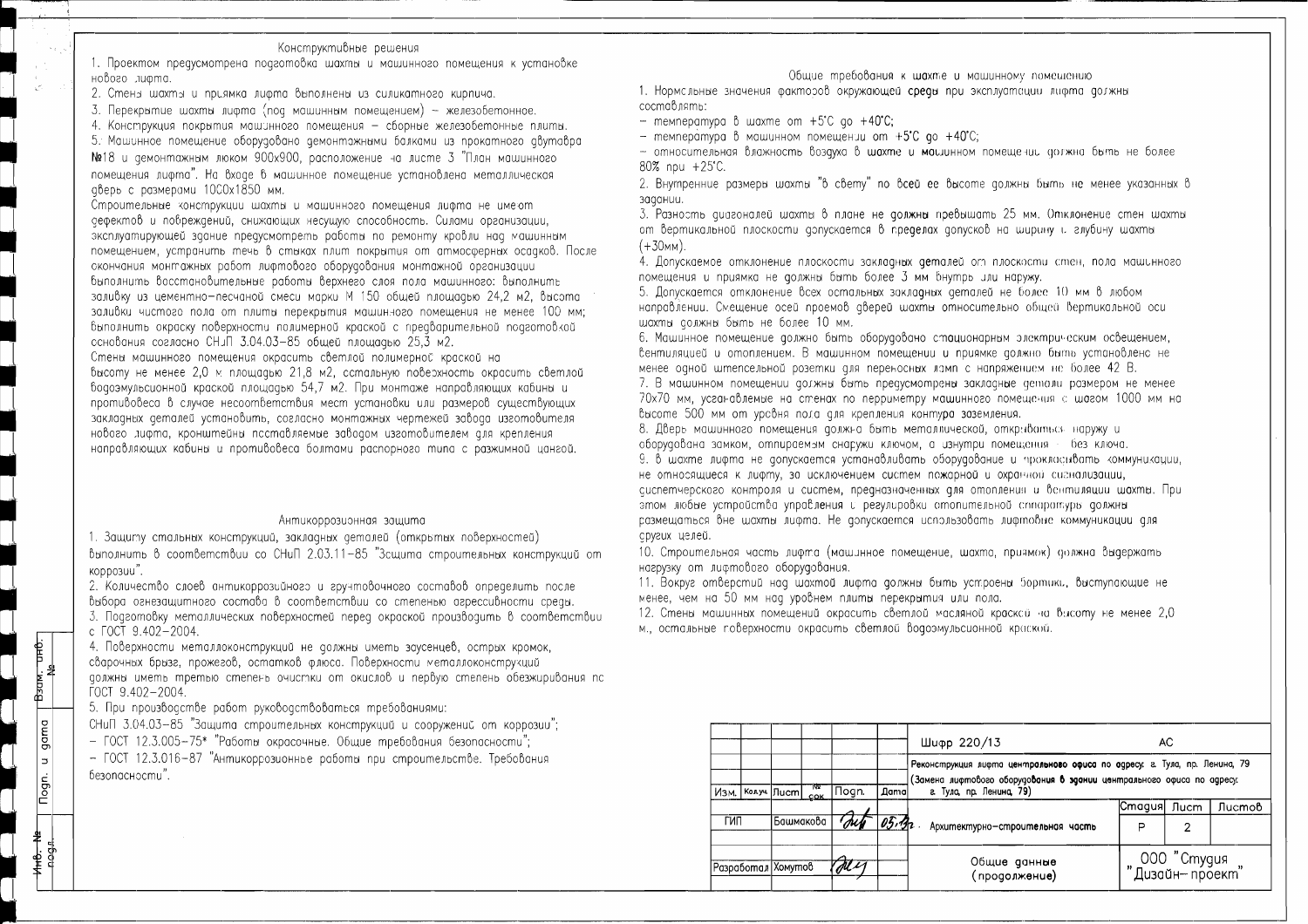

a p

٠

 $\Box$ 

H

N

٦

 $\begin{bmatrix} \text{B}30M, & \text{UH}\text{O}, & \text{N}\text{O}, & \text{N}\text{O}, & \text{N}\text{O}, & \text{N}\text{O}, & \text{N}\text{O}, & \text{N}\text{O}, & \text{N}\text{O}, & \text{N}\text{O}, & \text{N}\text{O}, & \text{N}\text{O}, & \text{N}\text{O}, & \text{N}\text{O}, & \text{N}\text{O}, & \text{N}\text{O}, & \text{N}\text{O}, & \text{N}\text{O}, & \text{N}\text{O}, & \text{N}\text{O}, & \text{N}\text{O}, & \text{$ 

gama

 $\vert$  =

**Tlogn.** 

å

HHC.

noga<br>a

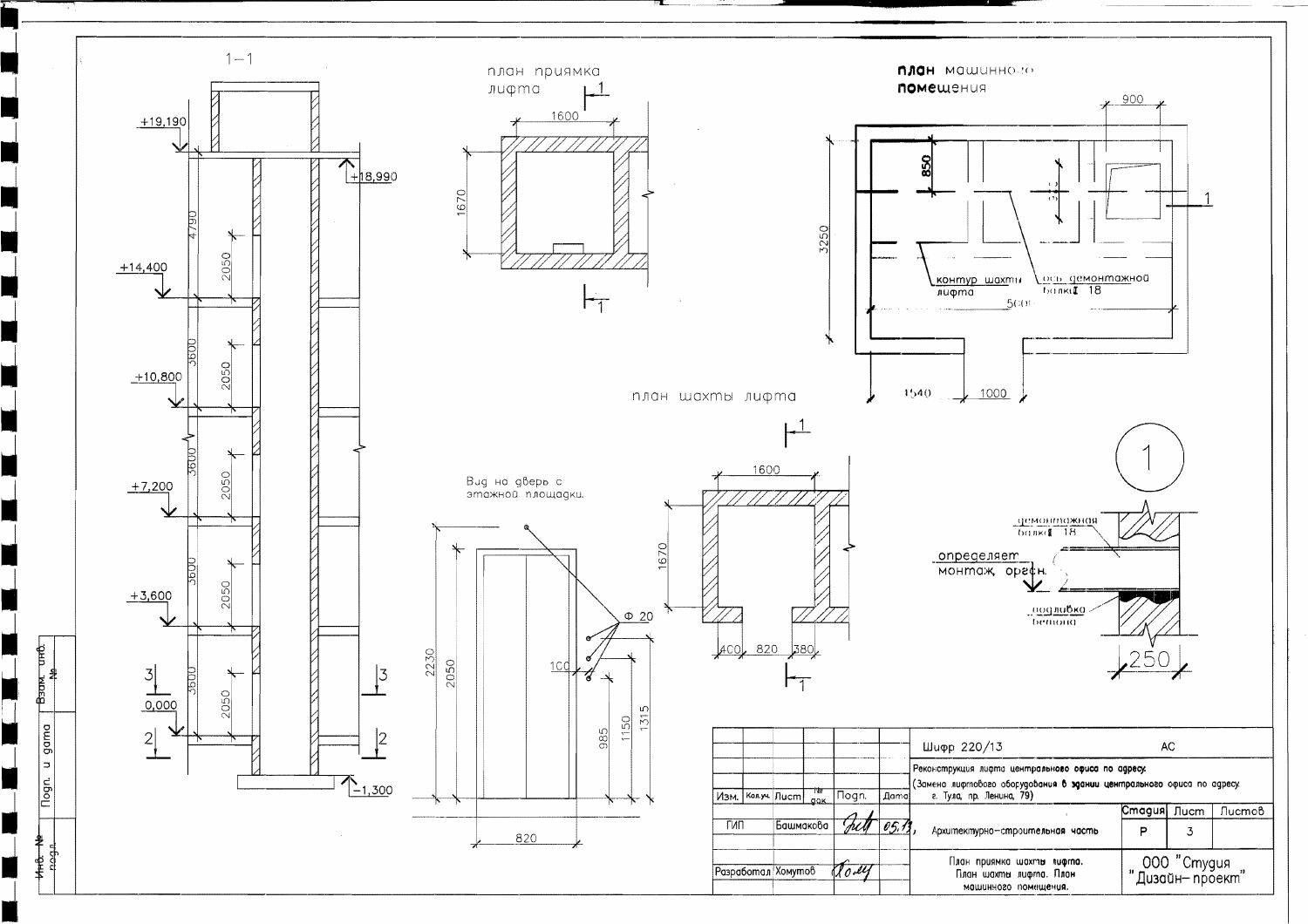Однолинейная схема



ісвещения шахты лифта и 1. Для электроснабжения лифта (Гр1) кабели совещения безопасности (Гр3)  $\begin{bmatrix} 11 & 11/18 & 3/18 \kappa \end{bmatrix}$  помещения (Гр2), а makyzo по**мещения** от распаячной<br>машинного помещения (Гр2), а makyzo по**мещения** от распаячной<br>сохраняются существующие подводящ<sub>ородку</sub> (Гр2) заменить.<br>2. Для освещен 3. "WH" - Счетчик учета электроэнерг<sub>ления</sub> установить (в количестве 1 шт.) на лі определить монтажной организацией

|             |  |                         |             |                      |                      | $\underbrace{\text{Muapp 220/1}}$            |  |
|-------------|--|-------------------------|-------------|----------------------|----------------------|----------------------------------------------|--|
|             |  |                         | 'NT         |                      |                      | 1UQ<br>Реконструкция ли<br>(Замена лифтовопе |  |
| Изм.<br>ГИП |  | Колуч Лист<br>Башмакова | <b>CIQK</b> | . <mark>Nogn.</mark> | <b>Doma</b><br>05.13 | а Тула, пр. Л<br>n<br>Система                |  |
| Разработал  |  | <b>Xomymob</b>          |             | Arry                 |                      | ur<br><sub>нн</sub> існрО                    |  |

UHO.

 $\frac{1}{6}$ 

 $\Rightarrow$ 



| 3<br>ЭОМ                                                                                                                           |                                |  |               |  |  |  |  |
|------------------------------------------------------------------------------------------------------------------------------------|--------------------------------|--|---------------|--|--|--|--|
| рто централива офисо по одресу в Тула, пр. Ленина, 79<br>о оборудования в звении центральново офиса по адресу.<br><b>внина</b> 79) |                                |  |               |  |  |  |  |
|                                                                                                                                    | <b>Cmaguя  Лист</b>            |  | <b>Листов</b> |  |  |  |  |
| электросноб <b>шения</b>                                                                                                           | P                              |  |               |  |  |  |  |
| розеточной и<br>тельной сети<br><b>IOBO OMQEAGHUR</b>                                                                              | 000 "Студия"<br>Дизайн-проект" |  |               |  |  |  |  |